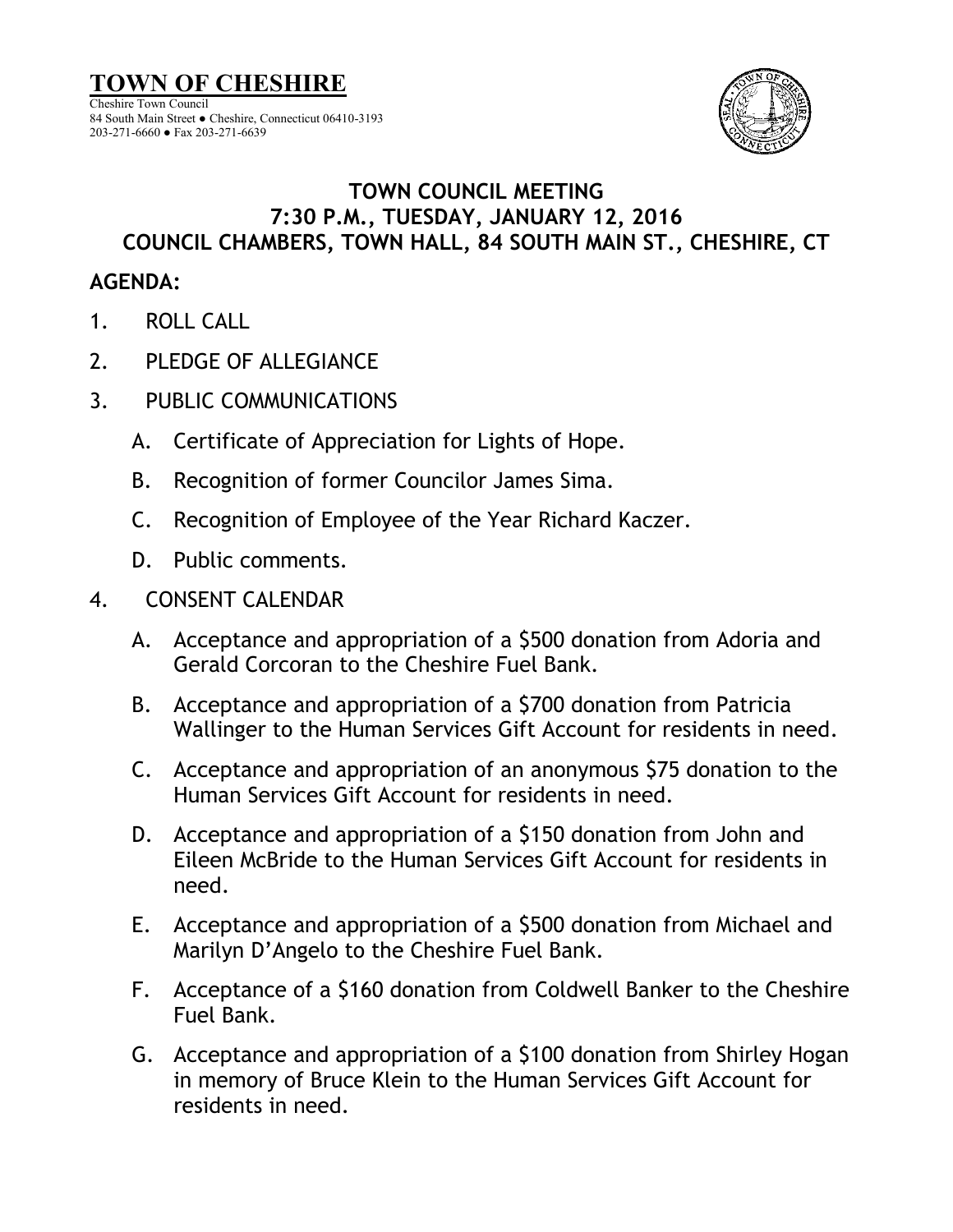- H. Acceptance and appropriation of a \$116 donation from the Town employees Dress Down Day Fund to the Human Services Gift Account for residents in need.
- I. Acceptance and appropriation of a \$93.25 from the Cheshire Community Chorus to the Cheshire Fuel Bank.
- J. Acceptance and appropriation of a total of \$1,872.15 for the State of Connecticut Police Seizure grant to the Police Department Asset Forfeiture Account.
- K. Authorization to apply for a \$5,323 Department of Mental Health and Addiction Services Local Prevention Council grant for substance abuse and awareness programs.
- L. Acceptance and appropriation of a \$55 donation in memory of Marilyn Rosenfield from the "I Could Have Read All Night" Book Group to the Library Gift Account for materials, furniture and computers.
- M. Acceptance and appropriation of a \$5 donation from Andre Jay Masoud in honor of church gift exchange to the Library Gift Account for materials, furniture and computers.
- N. Acceptance and appropriation of a \$25 donation from Joan Benedetto in honor of Jose Rodriguez to the Library Gift Account for materials, furniture and computers.
- O. Acceptance and appropriation of a \$25 donation from Joan Benedetto in honor of Cherry Watkinson to the Library Gift Account for materials, furniture and computers.
- P. Acceptance and appropriation of a \$200 donation from Maria Brandriff to the Library Gift Account planting bulbs.
- Q. Acceptance and appropriation of a \$50 donation from Jennifer Nelson in honor of Sybil Alexander to the Library Gift Account for materials, furniture and computers.
- R. Acceptance and appropriation of a \$25 donation from Brett Hall to the Library Gift Account for materials, furniture and computers.
- S. Acceptance and appropriation of a \$100 donation from Kyum and Gail Pyun to the Library Gift Account for materials, furniture and computers.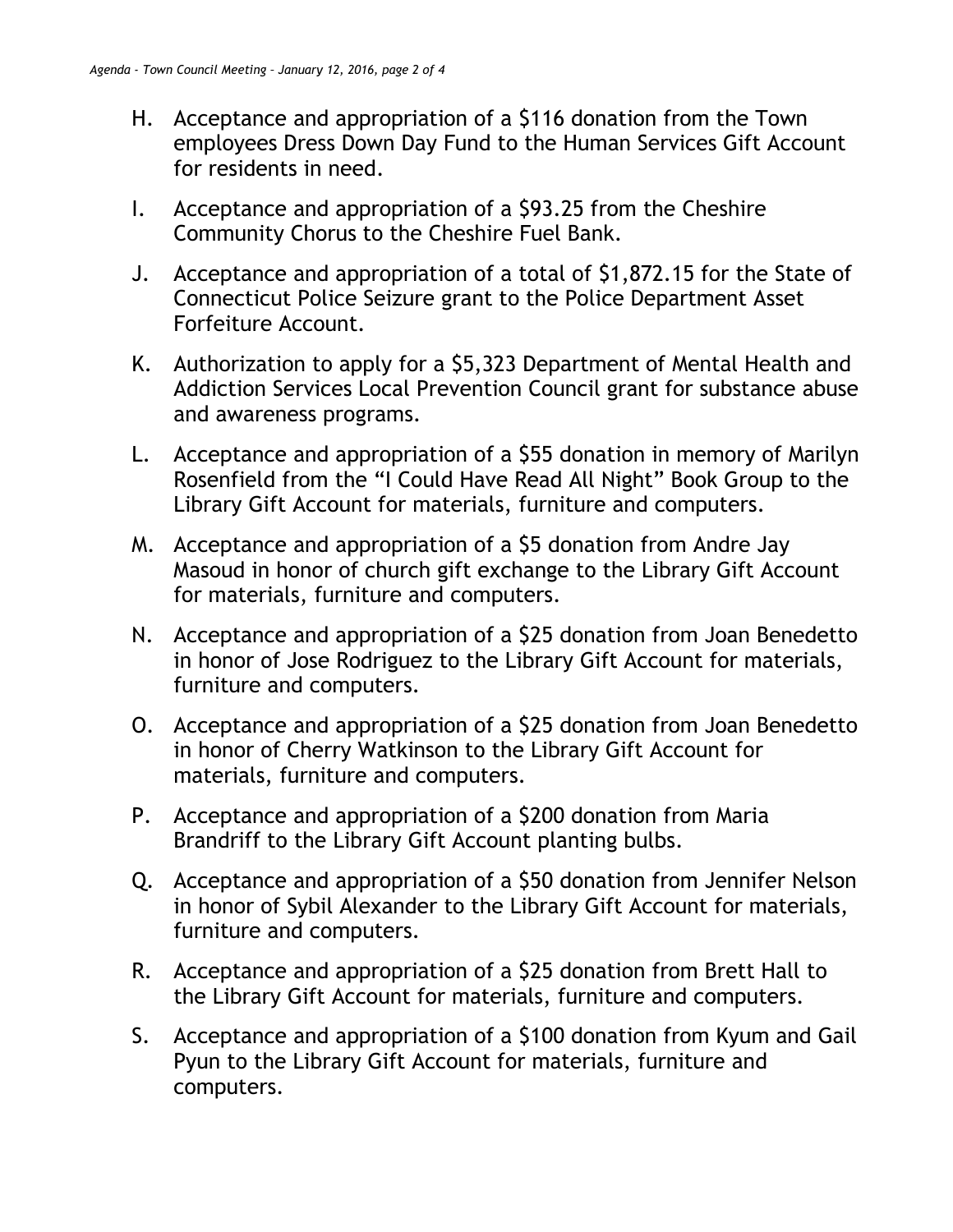- T. Acceptance and appropriation of \$2,698 from the Senior Center Travel Group to the Human Service Gift Account to offset future instructors' fees for additional classes.
- 5. ITEMS REMOVED FROM CONSENT CALENDAR
- 6. OLD BUSINESS
	- A. Town Council Rules of Procedure.
	- B. Legislative recommendations.
- 7. NEW BUSINESS
	- A. Conflict of Interest notification and disclosures.
	- B. Acceptance and appropriation of Connecticut State Library public library construction grant for \$250,000.
	- C. Approval of personnel changes for the Library.
	- D. Interior expenditures for Community Pool project.
	- E. Approval for participation as a pilot town in the State Election Enforcement Commission's candidate filing program.
	- F. Appropriation of \$25,879 from the Jitney Bus Fund for the Town's 20% portion of the purchase of two Senior Center mini-buses.
	- G. Change in hours for Senior Center Dispatcher position.
	- H. Bidding requirements.
	- I. Amendments to elderly tax relief programs.
		- i. Call for public hearing for amendments to the elderly tax relief ordinance Section 17-6.
		- ii. Call for public hearing for amendments to the elderly tax freeze ordinance Section 17-15.
		- iii. Approval of revised income levels for the 2014 Local Elderly Property Tax Credit Program.
	- J. Transfer of Boulder Knoll property to the Cheshire Housing Authority.
	- K. Authorization to apply for an additional STEAP grant.